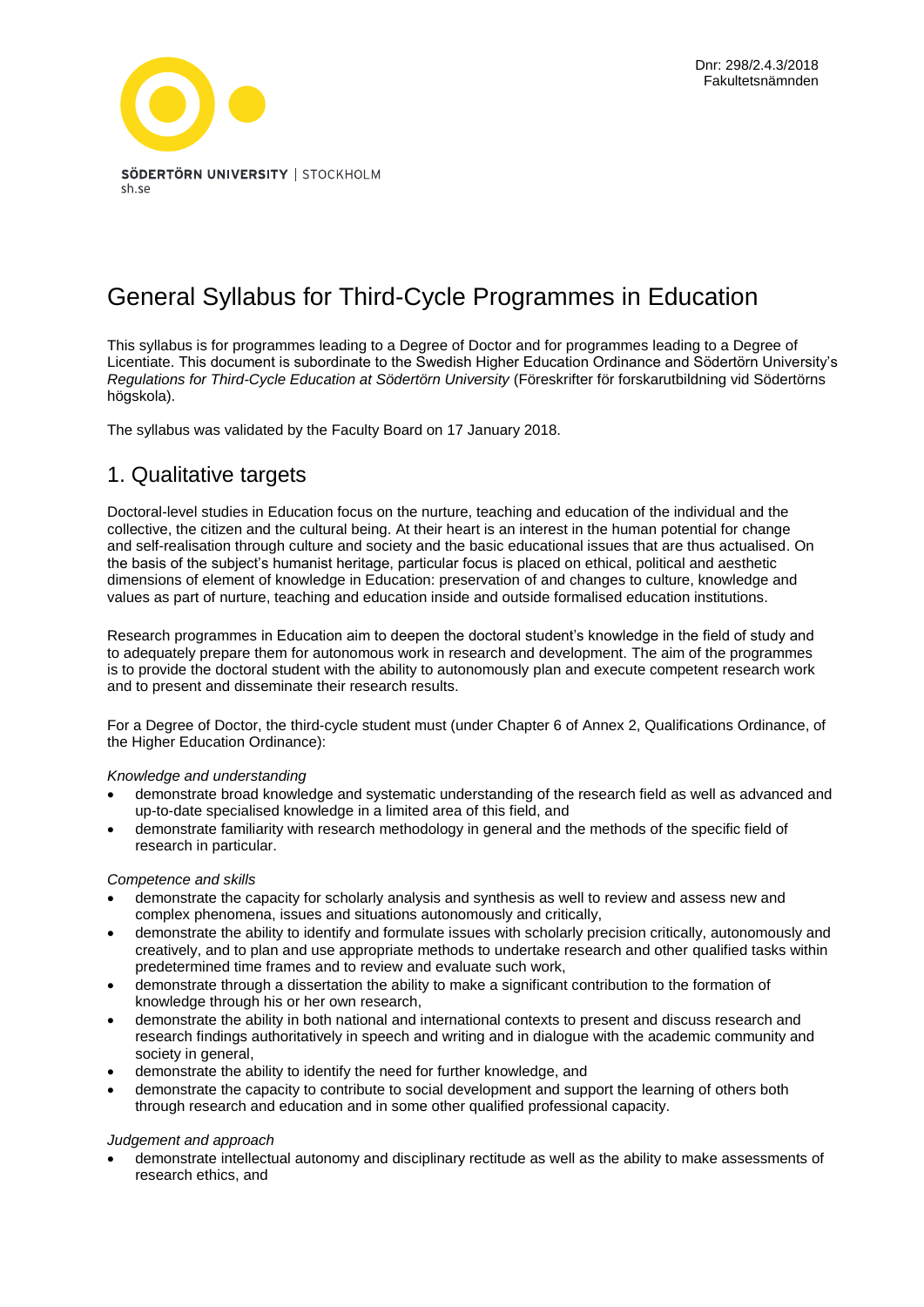• demonstrate specialised insight into the possibilities and limitations of science, its role in society and the responsibility of the individual for how it is used.

#### *Thesis*

For the Degree of Doctor the third-cycle student shall have been awarded a pass grade for a research thesis (doctoral thesis) of at least 180 credits. For a Degree of Licentiate the third-cycle student shall have been awarded a pass grade for a research thesis of at least 75 credits.

The qualitative targets will be achieved partly through the suggested courses, partly through the thesis. The necessary knowledge of and understanding for scholarly methodology will be achieved using courses in the theory and method of educational science that are common to the research area (see 4.3 below). The introduction course in educational science takes up important fundamental discussions about how research in the field can and should be conducted. More specific knowledge of and understanding for methodology in Education will be acquired through the three subject-specific courses that focus on three research fields of national and international scope and relevance to the research area for doctoral studies: "Pedagogik som förändring: relationer och praktiker", "Pedagogikens förutsättningar: teori och policy" and "Pedagogikens utmaningar: globalisering och social rättvisa" (Education as change: relations and practices; Conditions of education: theory and policy; Educational challenges: globalisation and social justice). In addition to these, there are two elective courses where the third-cycle student can specialise in various aspects. There is one elective course for licentiate students.

The three subject-specific courses, combined with the thesis work, provide the opportunity to deepen and develop the understanding of Education as a research area and specialist knowledge in part of the research area. These courses also provide the opportunity to develop a deep, autonomous and critical approach and are most closely associated with the first qualitative target for knowledge and understanding and the first two in competence and skills. The other targets are primarily achieved as part of work on the thesis, which includes a deepened capacity for participation in knowledge-intensive discussion in a range of contexts, identification of the need for knowledge and supporting others' learning. Good research conduct and ability to assess research ethics are taken into consideration and practiced throughout the programme.

### 2. Entry requirements

#### **2.1 General regulations**

In order to be admitted to third-cycle studies, the applicant must fulfil the general entry requirements and the specific entry requirements as stated below. The applicant must also be assessed as possessing the necessary capability to assimilate the content of the degree.

#### **2.2 General entry requirements**

The general entry requirements for third-cycle courses and study programmes are fulfilled by someone who has:

- 1. been awarded a second-cycle qualification,
- 2. courses comprising at least 240 credits of which at least 60 credits were awarded in the second-cycle, or
- 3. substantially equivalent knowledge acquired in some other way in Sweden or abroad.

In exceptional circumstances, the Faculty Board may permit an exemption from the general entry requirements for an individual applicant. (Ordinance 2010:1064)

#### **2.3 Specific entry requirements**

Specific entry requirements for doctoral studies in Education are: a pass grade on an individual independent scholarly dissertation in Education or Didactics, or the equivalent subject, worth at least 15 credits at secondcycle level (Master's), or the equivalent knowledge acquired abroad or through a previously awarded qualification. In exceptional circumstances, the Faculty Board may permit an exemption from the specific entry requirements for an individual applicant.

The ability to assimilate academic material in English and a command of the language necessary for work on the thesis are prerequisites for admission to the degree programme.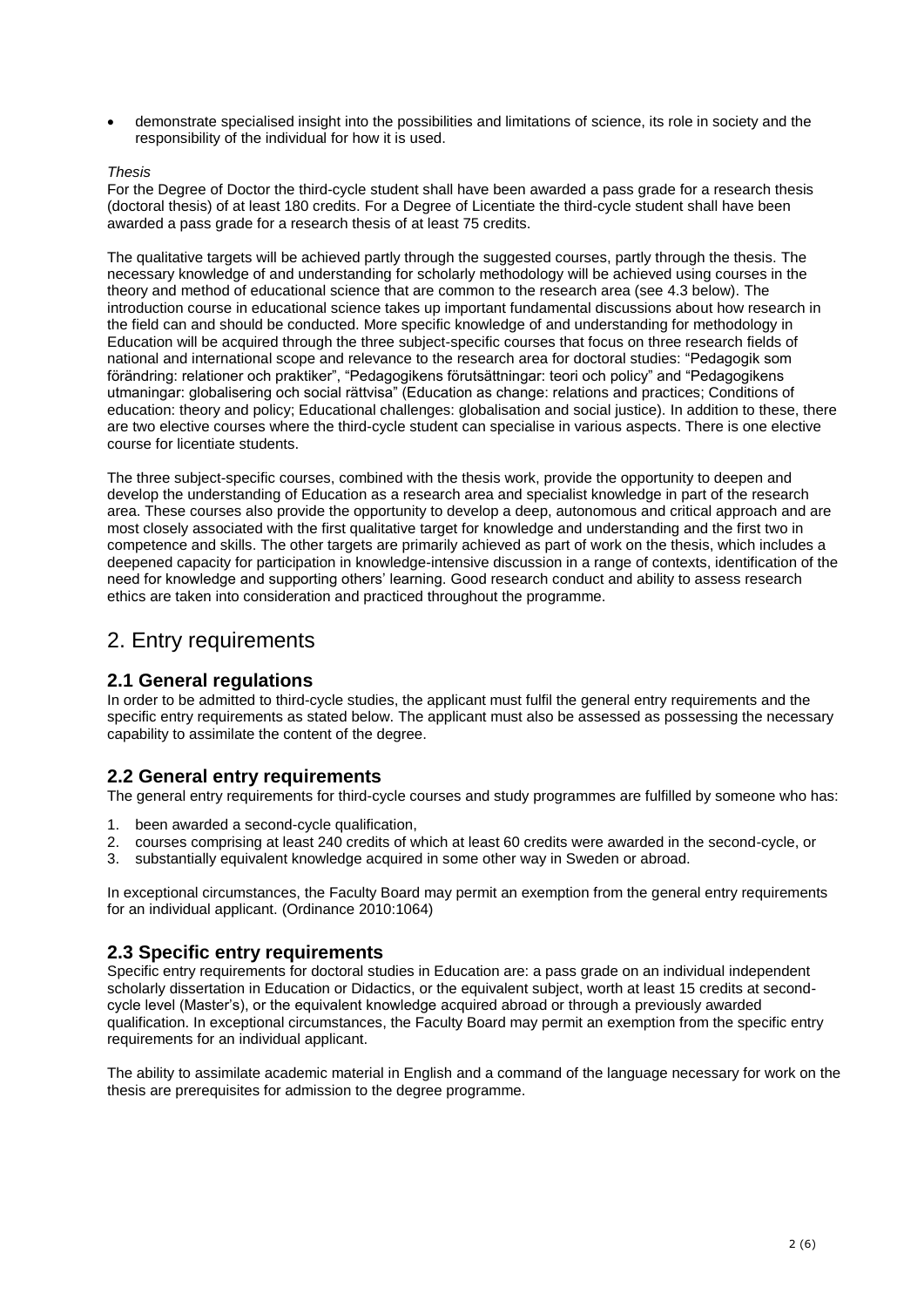## 3. Admissions

### **3.1 Application**

Applications for admission to a third-cycle programme must be submitted to Södertörn University.

### **3.2 Limitations on admission and selection**

The number of doctoral students admitted may be no greater than that which can be offered supervision, acceptable study conditions and who have a plan for student financing. A research student who is employed on a doctoral studentship is assumed to conduct their studies on a full-time basis. If it is believed to benefit the doctoral student's education, the doctoral studentship may be extended for a maximum of one year when the doctoral student conducts teaching or administrative tasks. Departmental duties may not exceed 20% of full time.

Limitations on admission to third-cycle programmes are applied if the number of eligible applicants is greater than the number of available places. The basis for selection among eligible applicants for third-cycle programmes in Education is the level of ability to assimilate such a degree programme.

The application is assessed on the basis of the following criteria:

- 1. The applicant's merits and expertise.
- 
- 2. The quality of the research project.<br>3. The suitability and feasibility of the The suitability and feasibility of the research project as a doctoral project.
- 4. The funding plan.
- 5. Whether issues of research ethics have been considered.
- 6. Whether sufficient collected supervisory capacity exists to provide good and professional supervision and the relevant expertise.

Selection is primarily done on the basis of documentation and material submitted by the applicant, such as autonomous papers and certification of professional activity. Other factors in decision-making, such as interviews with applicants, may also be significant. The expertise possessed by the lecturers linked to third-cycle education and aspects relating to equal opportunities are also taken into account during the admissions procedure.

### **3.3 Admission decisions**

The admissions process follows Södertörn University's guidelines for admissions to third-cycle education. The Faculty Board is responsible for decisions on the admission of students to third-cycle education, admissions with other forms of financing than employment and grants, and on admissions to Licentiate degree programmes.

## 4. Programme content

### **4.1 General**

In total, a Degree of Doctor covers 240 credits, of which 60 credits are from courses and 180 credits are from the thesis. Of the course credits, 45 credits are obligatory, divided into 22.5 credits from obligatory courses common to the research area, and 22.5 credits from subject-specific obligatory courses, as well as 15 credits from elective courses.

A Degree of Licentiate covers 120 credits and consists of courses worth a total of 45 credits and an academic paper worth 75 credits. Of the course credits, 45 credits are obligatory, divided into 22.5 credits from obligatory courses common to the research area, and 15 credits from subject-specific obligatory courses, as well as 7,5 credits from elective courses. Such a degree may either be the final aim of the programme or a stage on the way to a doctoral degree.

Credits from courses at second-cycle level or higher and which are not included in the specific entry requirements may, after a decision in accordance with the academic school's delegation of authority, be transferred to the third-cycle programme.

The third-cycle student should begin their academic paper/thesis during the first year of the programme and thus conduct research activities in parallel with course-based studies. The research environment's seminar activities are also included in third-cycle programmes.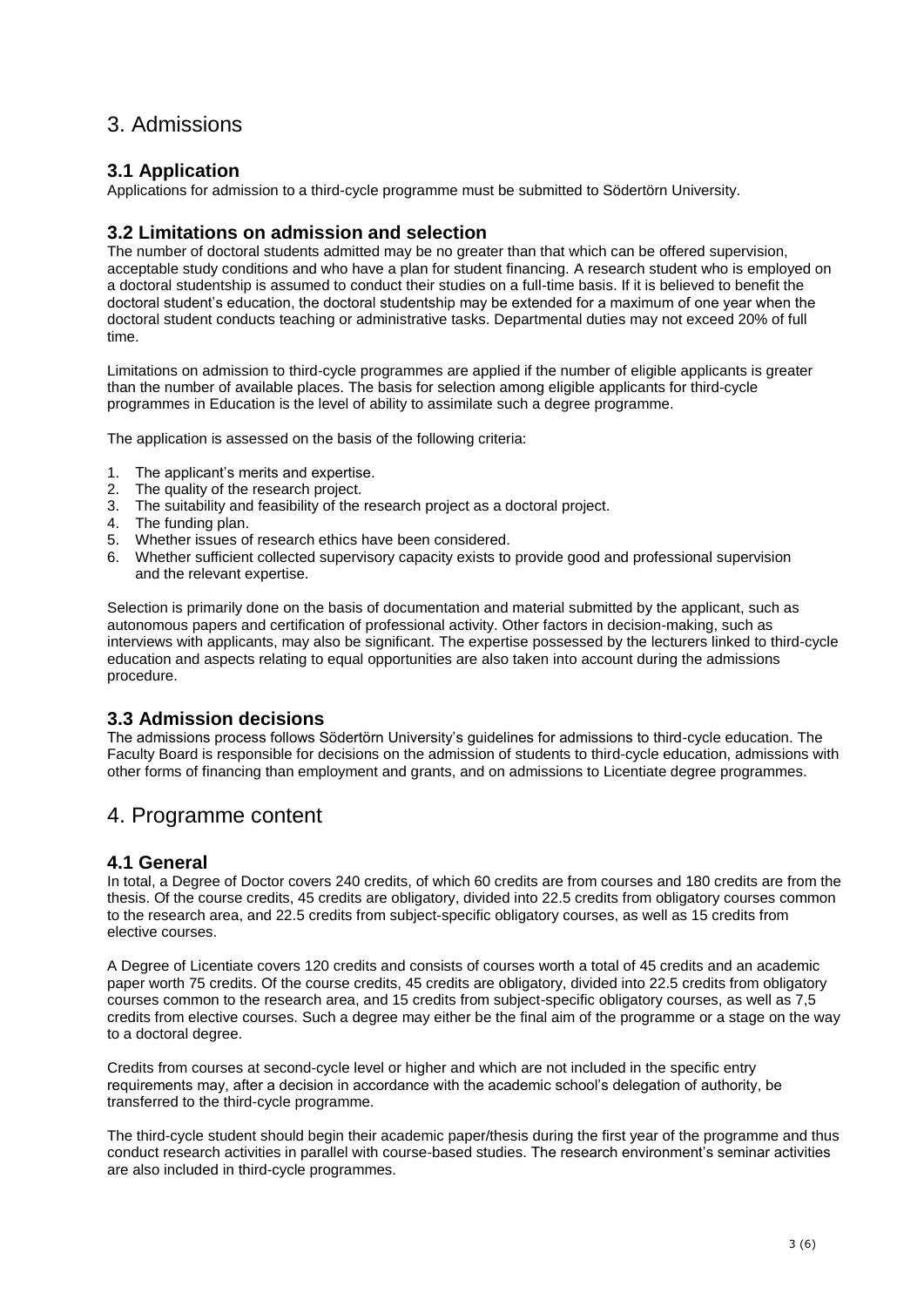### **4.2 Courses**

The following courses are included in the third-cycle programme:

Obligatory courses within the research area (22.5 credits)

- 7.5 credits Introduktion till utbildningsvetenskapliga studier (Introduction to Studies in the Educational Sciences)
- 7.5 credits Vetenskapsteori: subjekt, språk, värld (The Theory of Science: Subject, Language, World)
- 7.5 credits Metoder i utbildningsvetenskapliga studier (Research Methods in Studies in the Educational Sciences)

Subject-specific obligatory courses (22.5 credits)

- 7.5 credits Pedagogik som förändring: relationer och praktiker (Education as change: relations and practices)
- 7.5 credits Pedagogikens förutsättningar: teori och policy (Conditions of education: theory and policy)
- 7.5 credits Pedagogikens utmaningar: globalisering och social rättvisa (Educational challenges: globalisation and social justice)

#### Elective courses (15 credits)

The elective, individually decided courses are chosen in consultation with the doctoral student's principal supervisor.

Doctoral students who teach must have completed a course in teaching and learning in higher education, or have acquired the equivalent knowledge in another manner.

The third-cycle courses for Licentiate students are:

#### Obligatory courses within the research area (22.5 credits)

- 7.5 credits Introduktion till utbildningsvetenskapliga studier (Introduction to Studies in the Educational Sciences)
- 7.5 credits Vetenskapsteori: subjekt, språk, värld (The Theory of Science: Subject, Language, World)
- 7.5 credits Metoder i utbildningsvetenskapliga studier (Research Methods in Studies in the Educational Sciences)

Subject-specific obligatory courses (2 of the courses below, 15 credits)

- 7.5 credits Pedagogik som förändring: relationer och praktiker (Education as change: relations and practices)
- 7.5 credits Pedagogikens förutsättningar: teori och policy (Conditions of education: theory and policy)
- 7.5 credits Pedagogikens utmaningar: globalisering och social rättvisa (Educational challenges: globalisation and social justice)

#### Elective course (7.5 credits)

The elective, individually decided courses are chosen in consultation with the Licentiate student's principal supervisor.

Licentiate students who teach must have completed a course in teaching and learning in higher education, or have acquired the equivalent knowledge in another manner.

#### **4.3 Doctoral thesis**

To be awarded a doctoral degree, the doctoral student must write an academic thesis that is worth 180 credits. The thesis shall be based on autonomous research work and be of significance to research within the chosen field. The thesis shall either be a unified and continuous piece of academic work (monograph thesis) of a compilation of academic works that the doctoral student has written alone or with co-authors, to which a summarising discussion has been added (compilation thesis) The works shall be of such quality that they can be published in recognised academic journals. In case of co-authorship, an individual's efforts should be able to be distinguished and evaluated.

#### **4.4 Licentiate thesis**

To be awarded a Degree of Licentiate, the third-cycle student must author a scholarly work equivalent to 75 credits. The thesis must be based on autonomous research work.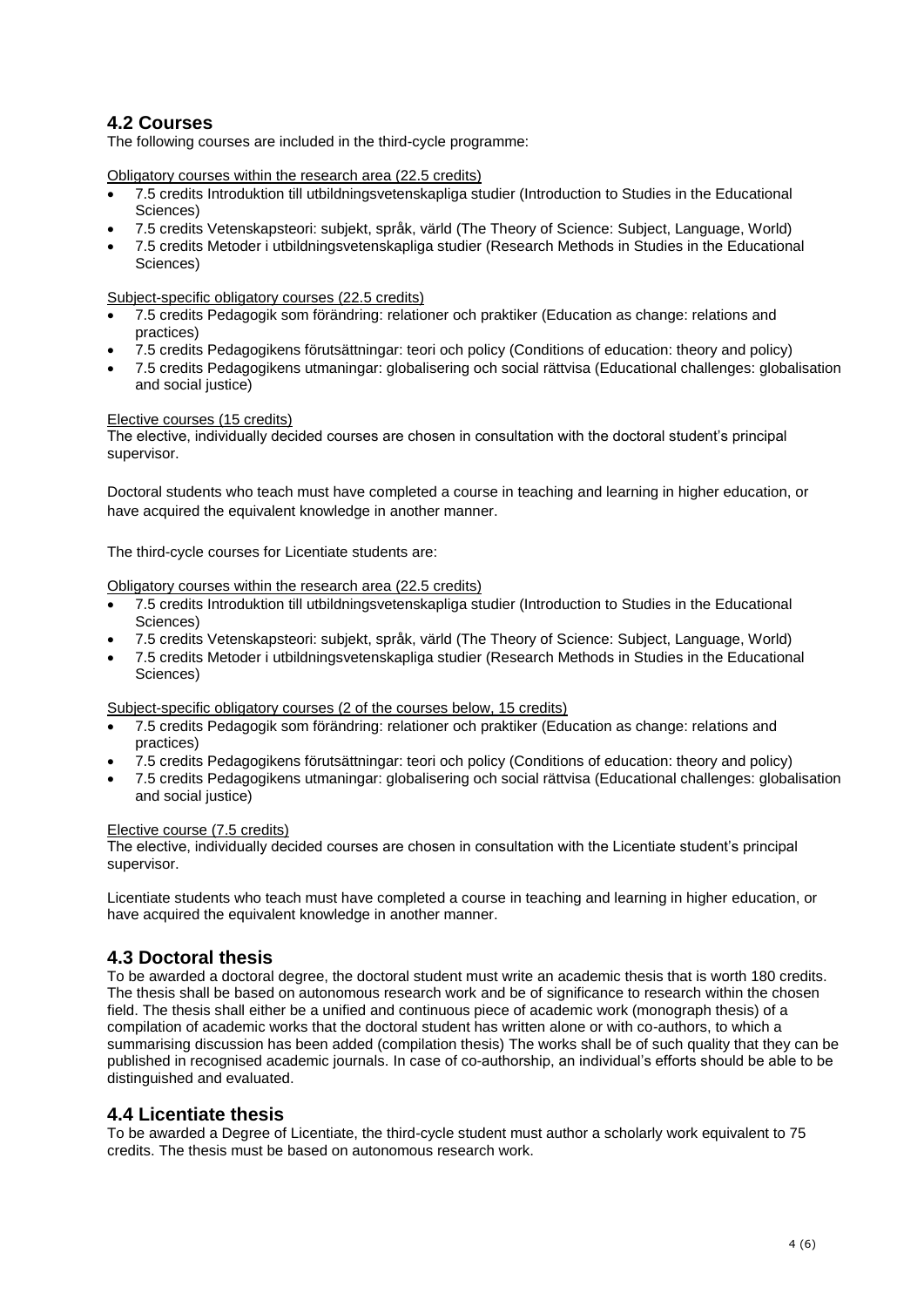### **4.5 Additional information**

Additional information about third-cycle studies can be provided by the subject's director of doctoral studies or the equivalent representative.

## 5. Format of the programme

### **5.1 Individual study plan**

The principal supervisor and doctoral student must, together, draw up an individual study plan for the doctoral student's third-cycle studies that includes the university's and the doctoral student's commitments, and a schedule for the programme. The study plan is drawn up at the start of employment and is validated by the Steering Committee for Studies in the Educational Sciences research area for doctoral studies (according to the school's delegation of authority and decision procedure) no later than five months after the start of the doctoral studentship. Follow-ups and revisions to the study plan must be presented to and approved by the steering committee once per year. The doctoral student and the supervisor must confirm in writing that they have read the individual study plan and any revisions made to it.

### **5.2 Teaching**

Teaching is primarily provided in the form of lectures, seminars and supervision. During the period of study, the doctoral student must participate in academic activities by attending seminars, guest lectures, etc. The doctoral student may be provided with the opportunity to participate in teaching and knowledge testing at another faculty or another higher education institution. The doctoral student must be offered the opportunity to participate in international conferences and courses.

### **5.3 Supervision**

Students in third-cycle education are entitled to supervision that is equivalent to four years of full-time study for a Degree of Doctor and to two years for a Degree of Licentiate. The content and scope of supervision is stated in the *Regulations for Third-Cycle Education at Södertörn University*. Supervisors in third-cycle education in Education are the subject's professors and associate professors and specially appointed teachers. At least two supervisors must be appointed for each doctoral student. One of them must be the principal supervisor. Supervisors are selected in consultation with the doctoral student. The principal supervisor must be an associate professor or equivalent and the assistant supervisors must have doctoral degrees. They must have completed a course in third-cycle supervision or be assessed as having the equivalent competence. The supervisors are appointed by the head of school after being proposed by the steering committee. A doctoral student is able to change supervisor if they request this.

The supervisor(s) and doctoral student must have close, regular contact and, every semester, they must check what has been achieved in relation to the annual individual study plan. The choice of thesis subject must take place in consultation between the doctoral student and principal supervisor and should take place during the first semester of the programme. The doctoral student must contact their supervisor if there are any problems.

If a doctoral student substantially neglects their obligations in the individual study plan, the vice-chancellor must decide on the withdrawal of resources for their studies. The local regulations in the *Regulations for Third-Cycle Education at Södertörn University* state how the case is prepared before the proposal to withdraw resources is submitted to the vice-chancellor.

### 6. Examination

Knowledge testing takes place through written or oral examination. Tests and examinations are graded as either Pass or Fail. The principal supervisor is examiner for the courses for which no specific examiner has been appointed.

The doctoral thesis must be reviewed by an external reviewer at a public defence. It is assessed by a speciallyappointed examining committee in accordance with the provisions of the Higher Education Ordinance and the *Regulations for Third-Cycle Education at Södertörn University*. During grading, consideration must be paid to both the content of the thesis and its public defence. The thesis must be given one of the following grades: Pass or Fail.

The Licentiate thesis must be reviewed by a faculty examiner and be defended publicly. The procedures for presentation of the Licentiate thesis are stated in the *Regulations for Third-Cycle Education at Södertörn University*. The Steering Committee for Studies in the Educational Sciences research area for doctoral studies